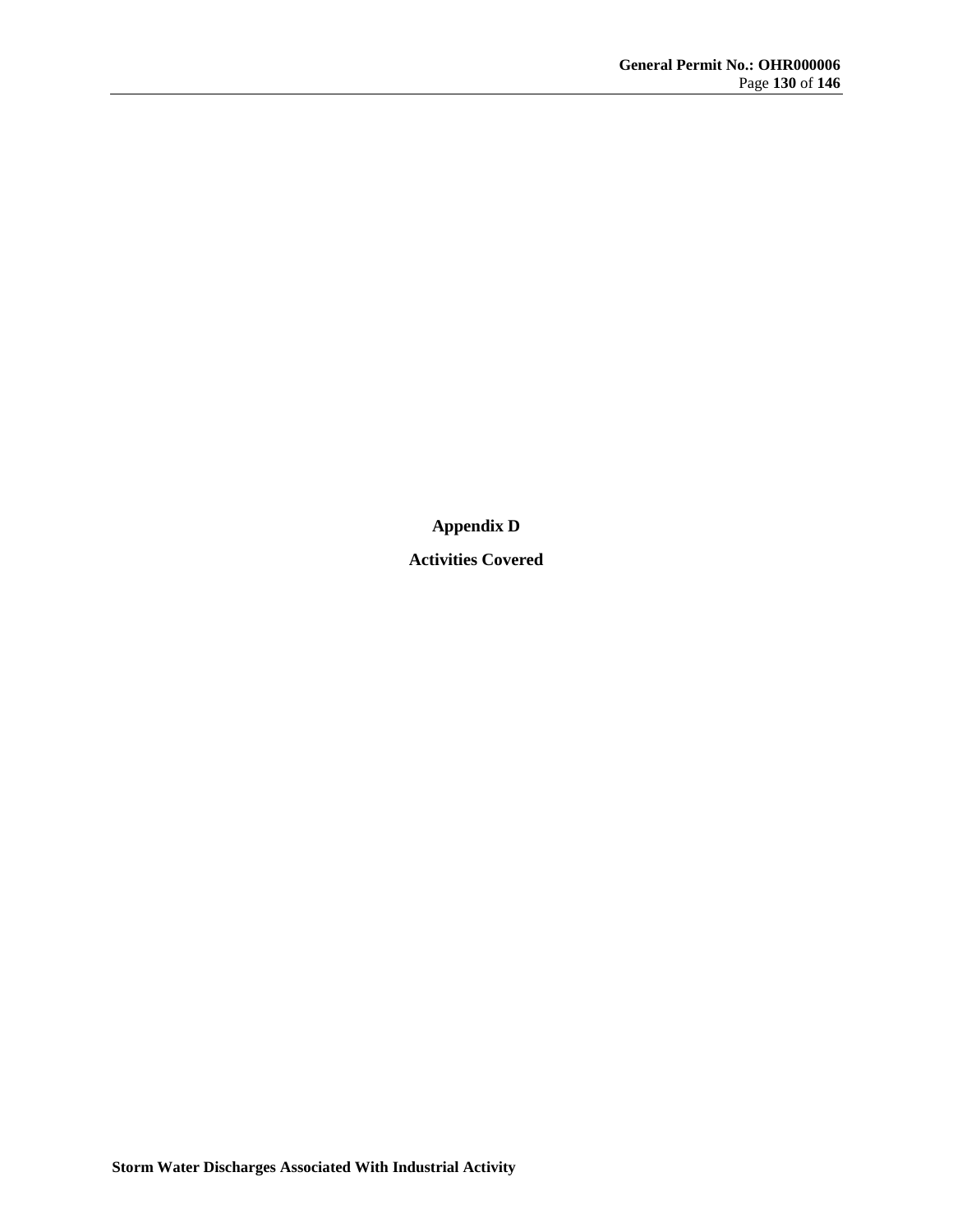## **Appendix D. Facilities and Activities Covered**

Your permit eligibility is limited to discharges from facilities in the "sectors" of industrial activity summarized in Table D-1. These sector descriptions are based on Standard Industrial Classification (SIC) Codes and Industrial Activity Codes. References to "sectors" in this permit (e.g., sector-specific monitoring requirements) refer to these groupings.

| Table D-1. Sectors of Industrial Activity Covered by This Permit             |                                                         |                                                                                                                                                                                  |  |  |
|------------------------------------------------------------------------------|---------------------------------------------------------|----------------------------------------------------------------------------------------------------------------------------------------------------------------------------------|--|--|
| <b>Subsector</b><br>(May be subject to<br>more than one<br>sector/subsector) | <b>SIC Code or</b><br><b>Activity Code</b> <sup>1</sup> | <b>Activity Represented</b>                                                                                                                                                      |  |  |
| <b>SECTOR A: TIMBER PRODUCTS</b>                                             |                                                         |                                                                                                                                                                                  |  |  |
| A <sub>1</sub>                                                               | 2421                                                    | General Sawmills and Planing Mills                                                                                                                                               |  |  |
| A <sub>2</sub>                                                               | 2491                                                    | <b>Wood Preserving</b>                                                                                                                                                           |  |  |
| A <sub>3</sub>                                                               | 2411                                                    | Log Storage and Handling                                                                                                                                                         |  |  |
|                                                                              | 2426                                                    | Hardwood Dimension and Flooring Mills                                                                                                                                            |  |  |
|                                                                              | 2429                                                    | Special Product Sawmills, Not Elsewhere Classified                                                                                                                               |  |  |
|                                                                              | 2431-2439<br>(except 2434)                              | Millwork, Veneer, Plywood, and Structural Wood (see Sector W)                                                                                                                    |  |  |
| A <sub>4</sub>                                                               | 2448                                                    | <b>Wood Pallets and Skids</b>                                                                                                                                                    |  |  |
|                                                                              | 2449                                                    | Wood Containers, Not Elsewhere Classified                                                                                                                                        |  |  |
|                                                                              | 2451, 2452                                              | Wood Buildings and Mobile Homes                                                                                                                                                  |  |  |
|                                                                              | 2493                                                    | <b>Reconstituted Wood Products</b>                                                                                                                                               |  |  |
|                                                                              | 2499                                                    | Wood Products, Not Elsewhere Classified                                                                                                                                          |  |  |
|                                                                              | 2441                                                    | Nailed and Lock Corner Wood Boxes and Shook                                                                                                                                      |  |  |
|                                                                              |                                                         | <b>SECTOR B: PAPER AND ALLIED PRODUCTS</b>                                                                                                                                       |  |  |
| B <sub>1</sub>                                                               | 2631                                                    | Paperboard Mills                                                                                                                                                                 |  |  |
|                                                                              | 2611                                                    | Pulp Mills                                                                                                                                                                       |  |  |
|                                                                              | 2621                                                    | Paper Mills                                                                                                                                                                      |  |  |
| B <sub>2</sub>                                                               | 2652-2657                                               | Paperboard Containers and Boxes                                                                                                                                                  |  |  |
|                                                                              | 2671-2679                                               | Converted Paper and Paperboard Products, Except Containers and Boxes                                                                                                             |  |  |
| <b>SECTOR C: CHEMICALS AND ALLIED PRODUCTS</b>                               |                                                         |                                                                                                                                                                                  |  |  |
| C <sub>1</sub>                                                               | 2873, 2875 (non-<br>composting) -<br>2879               | <b>Agricultural Chemicals</b>                                                                                                                                                    |  |  |
| C <sub>2</sub>                                                               | 2812-2819                                               | <b>Industrial Inorganic Chemicals</b>                                                                                                                                            |  |  |
| C <sub>3</sub>                                                               | 2841-2844                                               | Soaps, Detergents, and Cleaning Preparations; Perfumes, Cosmetics, and<br><b>Other Toilet Preparations</b>                                                                       |  |  |
| C <sub>4</sub>                                                               | 2821-2824                                               | Plastics Materials and Synthetic Resins, Synthetic Rubber, Cellulosic and<br>Other Manmade Fibers Except Glass                                                                   |  |  |
| C <sub>5</sub>                                                               | 2833-2836                                               | Medicinal Chemicals and Botanical Products; Pharmaceutical<br>Preparations; in vitro and in vivo Diagnostic Substances; and Biological<br>Products, Except Diagnostic Substances |  |  |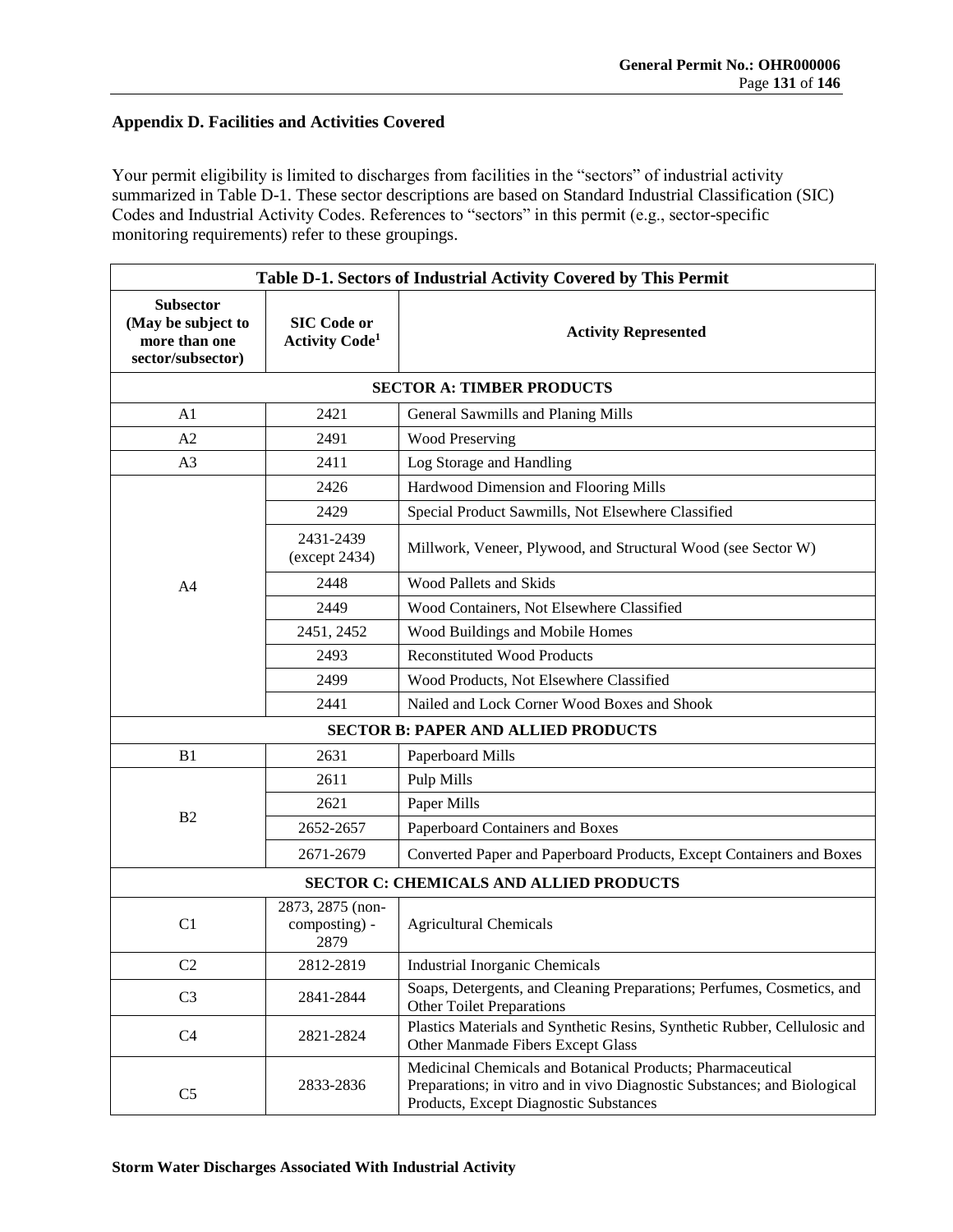| Table D-1. Sectors of Industrial Activity Covered by This Permit             |                                                         |                                                                                                                                                                                                      |  |  |
|------------------------------------------------------------------------------|---------------------------------------------------------|------------------------------------------------------------------------------------------------------------------------------------------------------------------------------------------------------|--|--|
| <b>Subsector</b><br>(May be subject to<br>more than one<br>sector/subsector) | <b>SIC Code or</b><br><b>Activity Code</b> <sup>1</sup> | <b>Activity Represented</b>                                                                                                                                                                          |  |  |
|                                                                              | 2851                                                    | Paints, Varnishes, Lacquers, Enamels, and Allied Products                                                                                                                                            |  |  |
|                                                                              | 2861-2869                                               | <b>Industrial Organic Chemicals</b>                                                                                                                                                                  |  |  |
|                                                                              | 2891-2899                                               | Miscellaneous Chemical Products                                                                                                                                                                      |  |  |
|                                                                              | 3952<br>(limited to list of<br>inks and paints)         | Inks and Paints, Including China Painting Enamels, India Ink, Drawing<br>Ink, Platinum Paints for Burnt Wood or Leather Work, Paints for China<br>Painting, Artist's Paints and Artist's Watercolors |  |  |
|                                                                              | 2911                                                    | Petroleum Refining                                                                                                                                                                                   |  |  |
| C <sub>6</sub>                                                               | 2875                                                    | Composting                                                                                                                                                                                           |  |  |
| SECTOR D: ASPHALT PAVING AND ROOFING MATERIALS AND LUBRICANTS                |                                                         |                                                                                                                                                                                                      |  |  |
| D1                                                                           | 2951, 2952                                              | Asphalt Paving and Roofing Materials                                                                                                                                                                 |  |  |
| D2                                                                           | 2992, 2999                                              | Miscellaneous Products of Petroleum and Coal                                                                                                                                                         |  |  |
| SECTOR E: GLASS, CLAY, CEMENT, CONCRETE, AND GYPSUM PRODUCTS                 |                                                         |                                                                                                                                                                                                      |  |  |
| E1                                                                           | 3251-3259                                               | <b>Structural Clay Products</b>                                                                                                                                                                      |  |  |
|                                                                              | 3261-3269                                               | Pottery and Related Products                                                                                                                                                                         |  |  |
| E2                                                                           | 3271-3275                                               | Concrete, Gypsum, and Plaster Products                                                                                                                                                               |  |  |
|                                                                              | 3211                                                    | <b>Flat Glass</b>                                                                                                                                                                                    |  |  |
|                                                                              | 3221, 3229                                              | Glass and Glassware, Pressed or Blown                                                                                                                                                                |  |  |
| E <sub>3</sub>                                                               | 3231                                                    | <b>Glass Products Made of Purchased Glass</b>                                                                                                                                                        |  |  |
|                                                                              | 3241                                                    | Hydraulic Cement                                                                                                                                                                                     |  |  |
|                                                                              | 3281                                                    | Cut Stone and Stone Products                                                                                                                                                                         |  |  |
|                                                                              | 3291-3299                                               | Abrasive, Asbestos, and Miscellaneous Nonmetallic Mineral Products                                                                                                                                   |  |  |
|                                                                              |                                                         | <b>SECTOR F: PRIMARY METALS</b>                                                                                                                                                                      |  |  |
| F <sub>1</sub>                                                               | 3312-3317                                               | Steel Works, Blast Furnaces, and Rolling and Finishing Mills                                                                                                                                         |  |  |
| F <sub>2</sub>                                                               | 3321-3325                                               | Iron and Steel Foundries                                                                                                                                                                             |  |  |
| F <sub>3</sub>                                                               | 3351-3357                                               | Rolling, Drawing, and Extruding of Nonferrous Metals                                                                                                                                                 |  |  |
| F4                                                                           | 3363-3369                                               | Nonferrous Foundries (Castings)                                                                                                                                                                      |  |  |
|                                                                              | 3331-3339                                               | Primary Smelting and Refining of Nonferrous Metals                                                                                                                                                   |  |  |
| F <sub>5</sub>                                                               | 3341                                                    | Secondary Smelting and Refining of Nonferrous Metals                                                                                                                                                 |  |  |
|                                                                              | 3398, 3399                                              | Miscellaneous Primary Metal Products                                                                                                                                                                 |  |  |
| <b>SECTOR G: RESERVED</b>                                                    |                                                         |                                                                                                                                                                                                      |  |  |
| <b>SECTOR H: RESERVED</b>                                                    |                                                         |                                                                                                                                                                                                      |  |  |
| SECTOR I: OIL AND GAS EXTRACTION AND REFINING                                |                                                         |                                                                                                                                                                                                      |  |  |
| I <sub>1</sub>                                                               | 1311                                                    | Crude Petroleum and Natural Gas                                                                                                                                                                      |  |  |
|                                                                              | 1321                                                    | Natural Gas Liquids                                                                                                                                                                                  |  |  |
|                                                                              | 1381-1389                                               | Oil and Gas Field Services                                                                                                                                                                           |  |  |
| SECTOR J: MINERAL MINING AND DRESSING                                        |                                                         |                                                                                                                                                                                                      |  |  |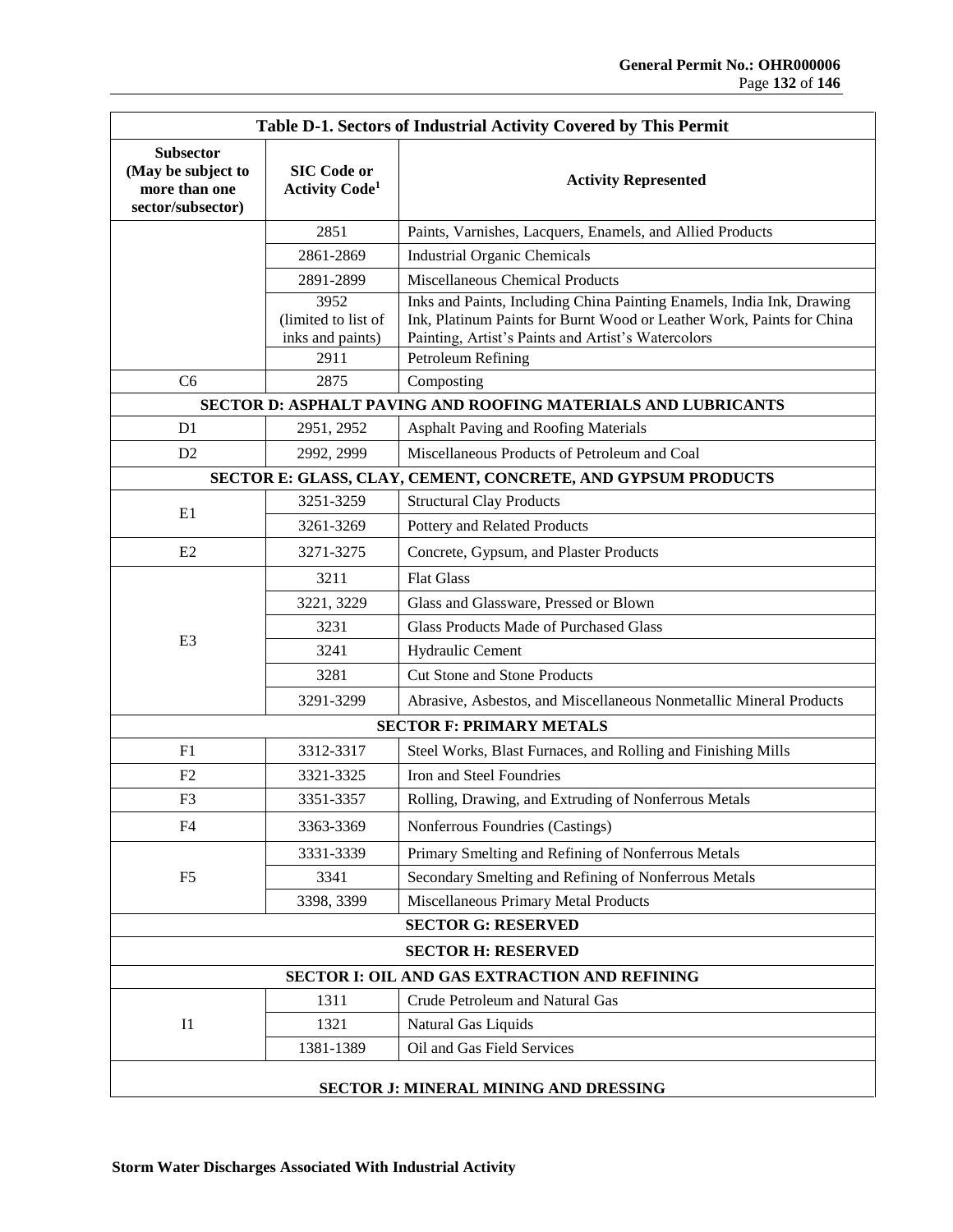| Table D-1. Sectors of Industrial Activity Covered by This Permit             |                                                         |                                                                                                                                                                |  |  |
|------------------------------------------------------------------------------|---------------------------------------------------------|----------------------------------------------------------------------------------------------------------------------------------------------------------------|--|--|
| <b>Subsector</b><br>(May be subject to<br>more than one<br>sector/subsector) | <b>SIC Code or</b><br><b>Activity Code</b> <sup>1</sup> | <b>Activity Represented</b>                                                                                                                                    |  |  |
|                                                                              | 1442                                                    | <b>Construction Sand and Gravel</b>                                                                                                                            |  |  |
| J1                                                                           | 1446                                                    | <b>Industrial Sand</b>                                                                                                                                         |  |  |
|                                                                              | 1411                                                    | <b>Dimension Stone</b>                                                                                                                                         |  |  |
| J2                                                                           | 1422-1429                                               | Crushed and Broken Stone, Including Rip Rap                                                                                                                    |  |  |
|                                                                              | 1481                                                    | Nonmetallic Minerals Services, Except Fuels                                                                                                                    |  |  |
|                                                                              | 1499                                                    | Miscellaneous Nonmetallic Minerals, Except Fuels                                                                                                               |  |  |
| J3                                                                           | 1455, 1459                                              | Clay, Ceramic, and Refractory Materials                                                                                                                        |  |  |
|                                                                              | 1474-1479                                               | Chemical and Fertilizer Mineral Mining                                                                                                                         |  |  |
| SECTOR K: HAZARDOUS WASTE TREATMENT, STORAGE, OR DISPOSAL FACILITIES         |                                                         |                                                                                                                                                                |  |  |
| K1                                                                           | HZ                                                      | Hazardous Waste Treatment, Storage, or Disposal Facilities, including<br>those that are operating under interim status or a permit under subtitle C<br>of RCRA |  |  |
| SECTOR L: CLOSED LANDFILLS, LAND APPLICATION SITES, AND OPEN DUMPS           |                                                         |                                                                                                                                                                |  |  |
| L1                                                                           | LF                                                      | All Closed Landfill, Land Application Sites and Open Dumps                                                                                                     |  |  |
|                                                                              |                                                         | <b>SECTOR M: AUTOMOBILE SALVAGE YARDS</b>                                                                                                                      |  |  |
| M1                                                                           | 5015                                                    | Automobile Salvage Yards                                                                                                                                       |  |  |
| <b>SECTOR N: SCRAP RECYCLING FACILITIES</b>                                  |                                                         |                                                                                                                                                                |  |  |
| N1                                                                           | 5093                                                    | Scrap Recycling and Waste Recycling Facilities except Source-Separated<br>Recycling                                                                            |  |  |
| N2                                                                           | 5093                                                    | Source-separated Recycling Facility                                                                                                                            |  |  |
|                                                                              |                                                         | SECTOR O: STEAM ELECTRIC GENERATING FACILITIES                                                                                                                 |  |  |
| O <sub>1</sub>                                                               | <b>SE</b>                                               | Steam Electric Generating Facilities, including coal handling sites                                                                                            |  |  |
| SECTOR P: LAND TRANSPORTATION AND WAREHOUSING                                |                                                         |                                                                                                                                                                |  |  |
|                                                                              | 4011, 4013                                              | Railroad Transportation                                                                                                                                        |  |  |
| P1                                                                           | 4111-4173                                               | Local and Highway Passenger Transportation                                                                                                                     |  |  |
|                                                                              | 4212-4231                                               | Motor Freight Transportation and Warehousing                                                                                                                   |  |  |
|                                                                              | 4311                                                    | <b>United States Postal Service</b>                                                                                                                            |  |  |
| <b>SECTOR Q: WATER TRANSPORTATION</b>                                        |                                                         |                                                                                                                                                                |  |  |
| Q1                                                                           | 4412-4499                                               | Water Transportation Facilities                                                                                                                                |  |  |
| SECTOR R: SHIP AND BOAT BUILDING AND REPAIRING YARDS                         |                                                         |                                                                                                                                                                |  |  |
| R1                                                                           | 3731, 3732                                              | Ship and Boat Building or Repairing Yards                                                                                                                      |  |  |
|                                                                              |                                                         | <b>SECTOR S: AIR TRANSPORTATION FACILITIES</b>                                                                                                                 |  |  |
| S1                                                                           | 4512-4581                                               | Air Transportation Facilities                                                                                                                                  |  |  |
| <b>SECTOR T: TREATMENT WORKS</b>                                             |                                                         |                                                                                                                                                                |  |  |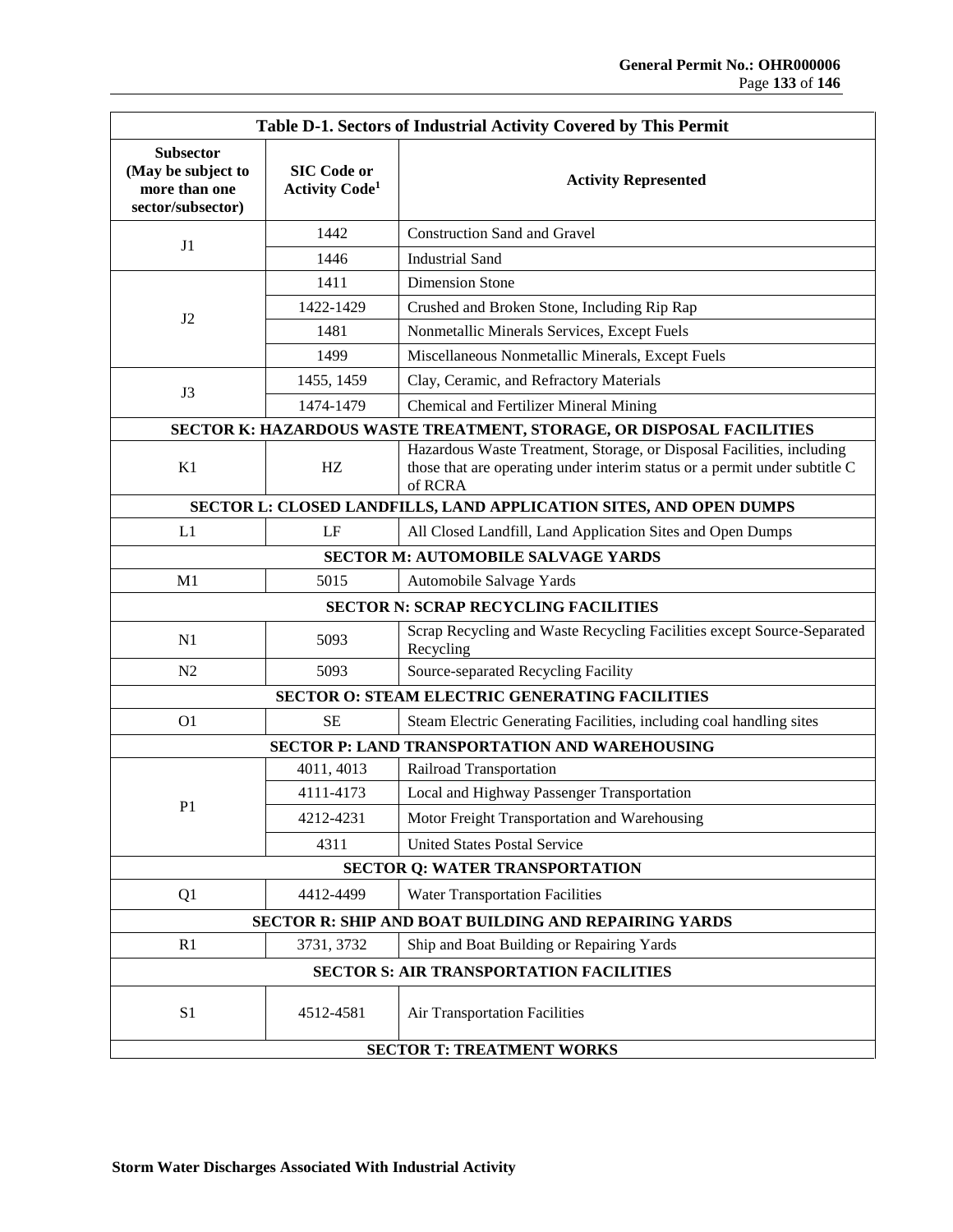| Table D-1. Sectors of Industrial Activity Covered by This Permit             |                                                         |                                                                                                                                                                                                                                                                                                                                                                                                                                                                                                                                                                                                                                                                                                                                 |  |  |
|------------------------------------------------------------------------------|---------------------------------------------------------|---------------------------------------------------------------------------------------------------------------------------------------------------------------------------------------------------------------------------------------------------------------------------------------------------------------------------------------------------------------------------------------------------------------------------------------------------------------------------------------------------------------------------------------------------------------------------------------------------------------------------------------------------------------------------------------------------------------------------------|--|--|
| <b>Subsector</b><br>(May be subject to<br>more than one<br>sector/subsector) | <b>SIC Code or</b><br><b>Activity Code</b> <sup>1</sup> | <b>Activity Represented</b>                                                                                                                                                                                                                                                                                                                                                                                                                                                                                                                                                                                                                                                                                                     |  |  |
| T <sub>1</sub>                                                               | TW                                                      | Treatment Works treating domestic sewage or any other sewage sludge<br>or wastewater treatment device or system, used in the storage, treatment,<br>recycling, and reclamation of municipal or domestic sewage, including<br>land dedicated to the disposal of sewage sludge that are located within<br>the confines of the facility, with a design flow of 1.0 mgd or more, or<br>required to have an approved pretreatment program under 40 CFR Part<br>403. Not included are farm lands, domestic gardens or lands used for<br>sludge management where sludge is beneficially reused and which are<br>not physically located in the confines of the facility, or areas that are in<br>compliance with section 405 of the CWA |  |  |
| <b>SECTOR U: FOOD AND KINDRED PRODUCTS</b>                                   |                                                         |                                                                                                                                                                                                                                                                                                                                                                                                                                                                                                                                                                                                                                                                                                                                 |  |  |
| U1                                                                           | 2041-2048                                               | <b>Grain Mill Products</b>                                                                                                                                                                                                                                                                                                                                                                                                                                                                                                                                                                                                                                                                                                      |  |  |
| U <sub>2</sub>                                                               | 2074-2079                                               | Fats and Oils Products                                                                                                                                                                                                                                                                                                                                                                                                                                                                                                                                                                                                                                                                                                          |  |  |
|                                                                              | 2011-2015                                               | <b>Meat Products</b>                                                                                                                                                                                                                                                                                                                                                                                                                                                                                                                                                                                                                                                                                                            |  |  |
|                                                                              | 2021-2026                                               | Dairy Products                                                                                                                                                                                                                                                                                                                                                                                                                                                                                                                                                                                                                                                                                                                  |  |  |
|                                                                              | 2032-2038                                               | Canned, Frozen, and Preserved Fruits, Vegetables, and Food Specialties                                                                                                                                                                                                                                                                                                                                                                                                                                                                                                                                                                                                                                                          |  |  |
|                                                                              | 2051-2053                                               | <b>Bakery Products</b>                                                                                                                                                                                                                                                                                                                                                                                                                                                                                                                                                                                                                                                                                                          |  |  |
| U <sub>3</sub>                                                               | 2061-2068                                               | <b>Sugar and Confectionery Products</b>                                                                                                                                                                                                                                                                                                                                                                                                                                                                                                                                                                                                                                                                                         |  |  |
|                                                                              | 2082-2087                                               | <b>Beverages</b>                                                                                                                                                                                                                                                                                                                                                                                                                                                                                                                                                                                                                                                                                                                |  |  |
|                                                                              | 2091-2099                                               | Miscellaneous Food Preparations and Kindred Products                                                                                                                                                                                                                                                                                                                                                                                                                                                                                                                                                                                                                                                                            |  |  |
|                                                                              | 2111-2141                                               | <b>Tobacco Products</b>                                                                                                                                                                                                                                                                                                                                                                                                                                                                                                                                                                                                                                                                                                         |  |  |
|                                                                              |                                                         | SECTOR V: TEXTILE MILLS, APPAREL, AND OTHER FABRIC PRODUCT MANUFACTURING;<br><b>LEATHER AND LEATHER PRODUCTS</b>                                                                                                                                                                                                                                                                                                                                                                                                                                                                                                                                                                                                                |  |  |
|                                                                              | 2211-2299                                               | <b>Textile Mill Products</b>                                                                                                                                                                                                                                                                                                                                                                                                                                                                                                                                                                                                                                                                                                    |  |  |
| V1                                                                           | 2311-2399                                               | Apparel and Other Finished Products Made from Fabrics and Similar<br>Materials                                                                                                                                                                                                                                                                                                                                                                                                                                                                                                                                                                                                                                                  |  |  |
|                                                                              | 3131-3199                                               | Leather and Leather Products (note: see Sector Z1 for Leather Tanning<br>and Finishing)                                                                                                                                                                                                                                                                                                                                                                                                                                                                                                                                                                                                                                         |  |  |
|                                                                              |                                                         | <b>SECTOR W: FURNITURE AND FIXTURES</b>                                                                                                                                                                                                                                                                                                                                                                                                                                                                                                                                                                                                                                                                                         |  |  |
| W <sub>1</sub>                                                               | 2434                                                    | Wood Kitchen Cabinets                                                                                                                                                                                                                                                                                                                                                                                                                                                                                                                                                                                                                                                                                                           |  |  |
|                                                                              | 2511-2599                                               | <b>Furniture and Fixtures</b>                                                                                                                                                                                                                                                                                                                                                                                                                                                                                                                                                                                                                                                                                                   |  |  |
| <b>SECTOR X: PRINTING AND PUBLISHING</b>                                     |                                                         |                                                                                                                                                                                                                                                                                                                                                                                                                                                                                                                                                                                                                                                                                                                                 |  |  |
| X1                                                                           | 2711-2796                                               | Printing, Publishing, and Allied Industries                                                                                                                                                                                                                                                                                                                                                                                                                                                                                                                                                                                                                                                                                     |  |  |
| SECTOR Y: RUBBER, MISCELLANEOUS PLASTIC PRODUCTS, AND MISCELLANEOUS          |                                                         |                                                                                                                                                                                                                                                                                                                                                                                                                                                                                                                                                                                                                                                                                                                                 |  |  |
|                                                                              | 3011                                                    | <b>MANUFACTURING INDUSTRIES</b><br>Tires and Inner Tubes                                                                                                                                                                                                                                                                                                                                                                                                                                                                                                                                                                                                                                                                        |  |  |
| Y <sub>1</sub>                                                               | 3021                                                    | Rubber and Plastics Footwear                                                                                                                                                                                                                                                                                                                                                                                                                                                                                                                                                                                                                                                                                                    |  |  |
|                                                                              |                                                         |                                                                                                                                                                                                                                                                                                                                                                                                                                                                                                                                                                                                                                                                                                                                 |  |  |
|                                                                              | 3052, 3053                                              | Gaskets, Packing and Sealing Devices, and Rubber and Plastic Hoses and<br><b>Belting</b>                                                                                                                                                                                                                                                                                                                                                                                                                                                                                                                                                                                                                                        |  |  |